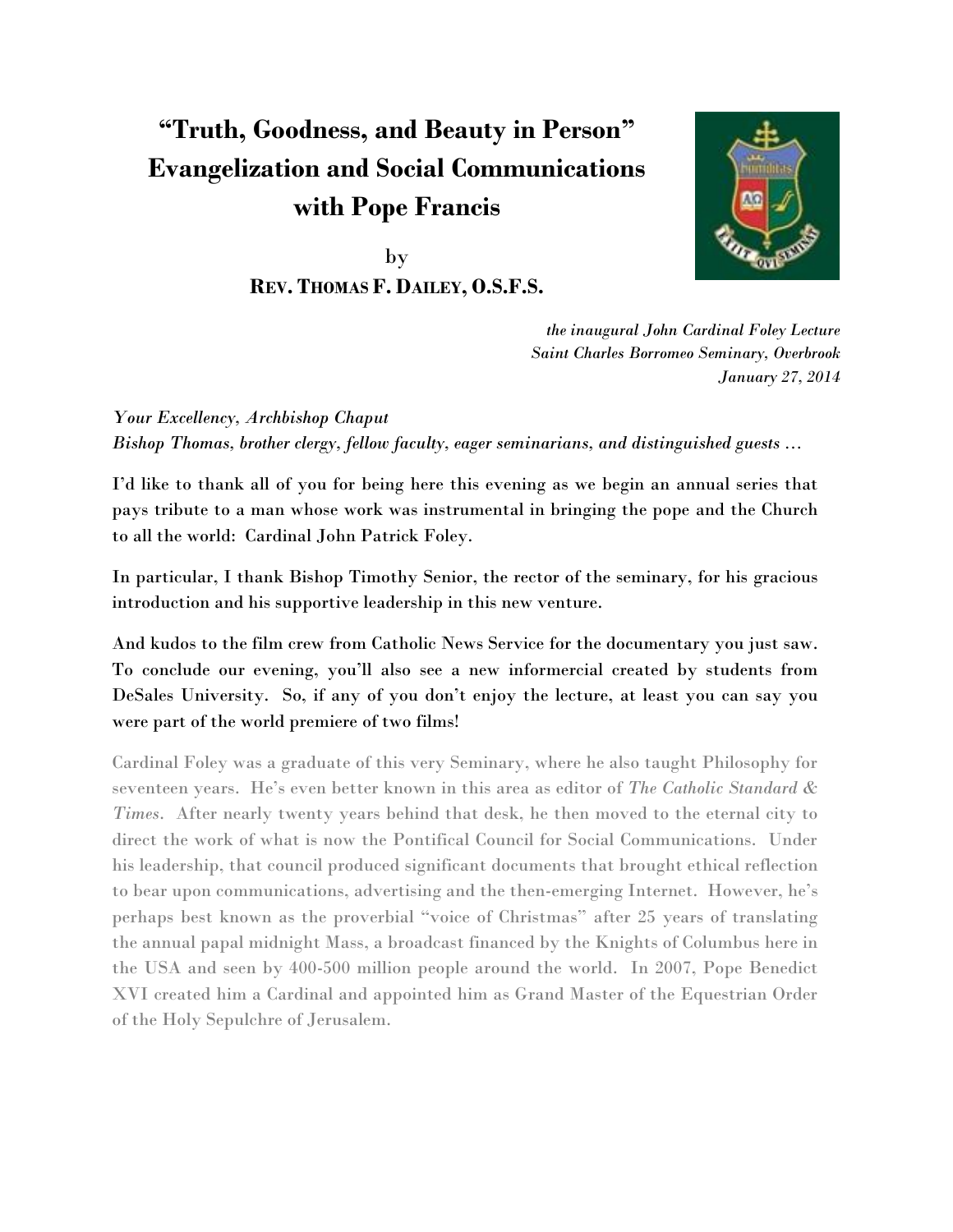The documentary gives a brief biography of Cardinal Foley, so I will skip over those details. But I would like to mention two tributes about Cardinal Foley, one formal and one informal:

The formal accolade comes from Archbishop Claudio Maria Celli, the current President of the Pontifical Council, who has spoken on multiple occasions about his predecessor's work. In his view, Cardinal Foley made it possible "to see the face of a church capable of speaking to the world with cordialness and to dialogue with it in maximum openness, without ever putting aside the truth or its own reasons." He added that Cardinal Foley "had the tone of one who ... did not see enemies or adversaries, but men before whom he could make transparent, by way of a friendly welcome, the benevolence of the Lord."<sup>1</sup>

The informal praise comes from Fr. Tom Rosica, who directs the Salt & Light Television network and who also works as the English-language liaison for the Holy See Press Office. He once concluded an email to me by saying that Cardinal Foley "would have loved Pope Francis ... and Francis would have loved him."

Now, I certainly believe the formal comment about Cardinal Foley, but I've been wondering about the informal one. I agree with it, of course, but I've been trying to figure out the reasoning behind both parts of Fr. Rosica's assertion.

To see why Pope Francis would have loved Cardinal Foley, all we need to do is recall the comment by John Allen, Jr., the long-time Vatican correspondent, who once claimed that Cardinal Foley was "the nicest guy in the Vatican." What stood out for Allen was the cardinal's ever-present humor, coupled with the honesty, humility, and heart of a pastor,<sup>2</sup> traits which are likewise evident in our Holy Father.

But to see why Cardinal Foley would have loved Pope Francis – that takes a bit more reflection. Perhaps because Cardinal Foley was a man of great loyalty, he would naturally esteem his boss. Perhaps because they were both Jesuit-educated, he would appreciate another who knew to speak always in three points. Or maybe the pun-loving cardinal would simply enjoy the pope's tongue-in-cheek commentary. Cardinal Foley would often say that working for the Church offers little by way of pay but "the retirement benefits are out of this world,"<sup>3</sup> while Pope Francis recently quipped that "both (the faithful) and their ordained ministers suffer because of homilies: the laity from having to listen to them and the clergy from having to preach them!"<sup>4</sup>

Actually, I think their mutual appreciation would run much deeper, and I'd like to explore that in more detail in this inaugural lecture. In deference to both the cardinal and the pope, and as a fellow alumnus of a Jesuit university, I, too, will endeavor to develop this talk in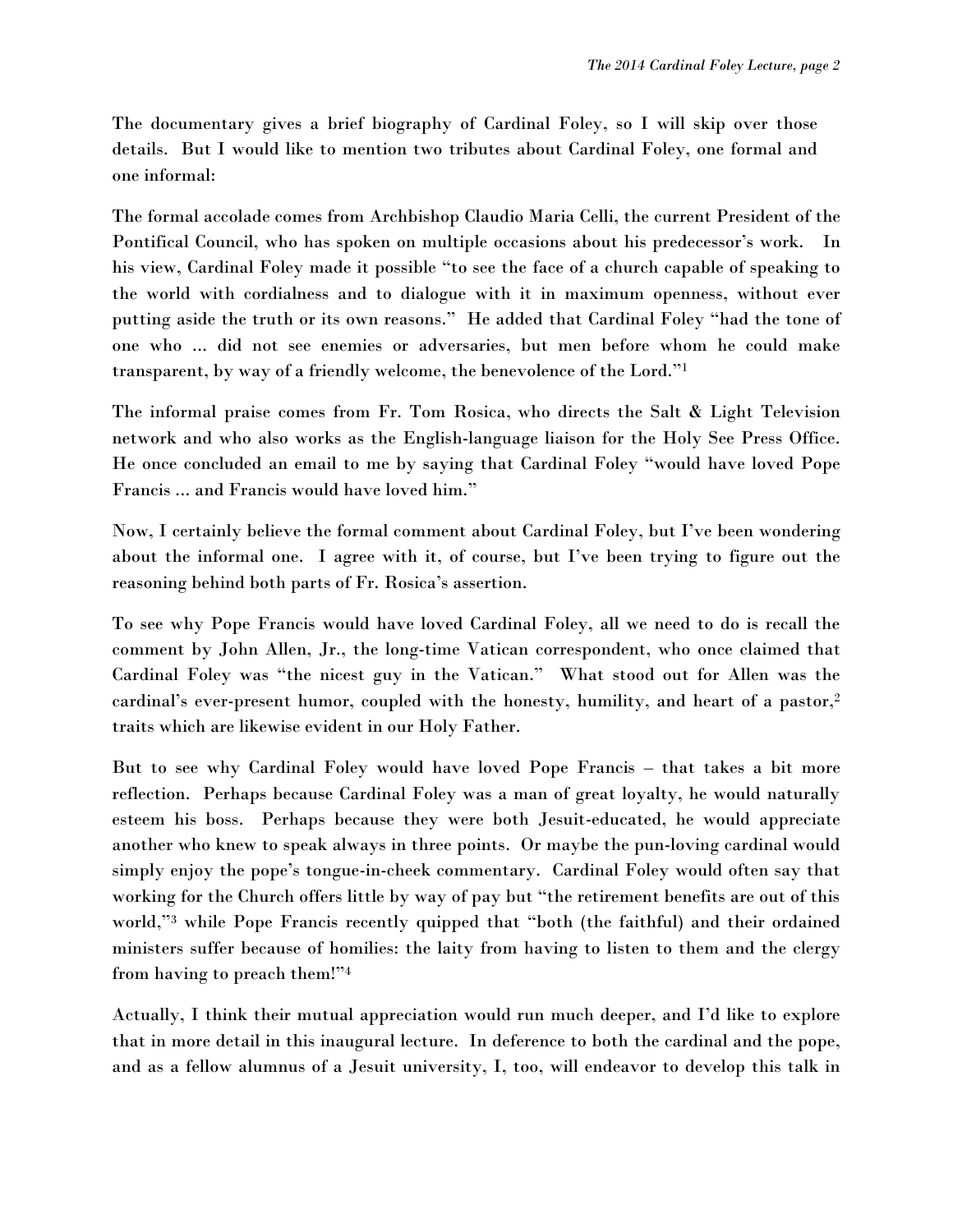three points! What I imagine Cardinal Foley would love especially about Pope Francis is his journalistic style, his evangelical message, and his digital discipleship.

### **1. Journalistic Style**

First, both the Cardinal and the Pope share an attitude and an ability that could commonly be called journalistic. Their concern is to bring the Church into direct contact with the world. Through ways at once daring and down-to-earth, ways that are newsworthy by their very normality,<sup>5</sup> they engage others openly and in doing so exercise a strong influence on the re-formation of our culture.

In his day, Cardinal Foley brought the Church full force into the world of television. In addition to the annual Christmas Mass, this was evident in all that he had to do behind the scenes to make the coverage of Blessed John Paul II's funeral available to the whole world.<sup>6</sup> He also anticipated the expansive potential of the Internet and managed to obtain the .va domain designation for the Vatican. Whether on-screen or on-line, he saw the real value of journalism, once telling a group of new bishops that "the opportunities offered for the proclamation of the message of Christ and his Church are irretrievable – and so we should be ready to respond not at our convenience but when the media make their requests."7 It's no wonder, then, that communications professionals not only respected him as a churchman but also admired him as a colleague.

Pope Francis, too, has been lauded for his effective public relations. He engages the world through forms of speech not typical of papal teaching, such as his brief meditations at daily Mass or his lengthier interviews with journalists, and this led one Church observer to claim that this pope's influence appears inversely proportional to the official character of his words.<sup>8</sup> In those words, the pope's rhetorical style freely makes use of Socratic questions and imaginative expressions. <sup>9</sup> Who can forget his references to "airport bishops"<sup>10</sup> or "smarmy priests"<sup>11</sup> or "little monster" seminarians<sup>12</sup> or joyless Christians whose faces look like "pickled peppers"13?! But because his oratorical candor is suffused with personal authenticity, the pope's words cuts straight to the heart<sup>14</sup> as they illumine for us the way to a deeper understanding of our real purpose in life. And the scores of images we see of him each day make abundantly clear that he practices what he preaches. Indeed, this pope demonstrates the Gospel as much as, if not more than, he interprets it. Put simply, he shows by example how to accompany others, and the multiple accolades he has received from the media<sup>15</sup> suggest that the world has taken notice of this change in the culture of Church communications.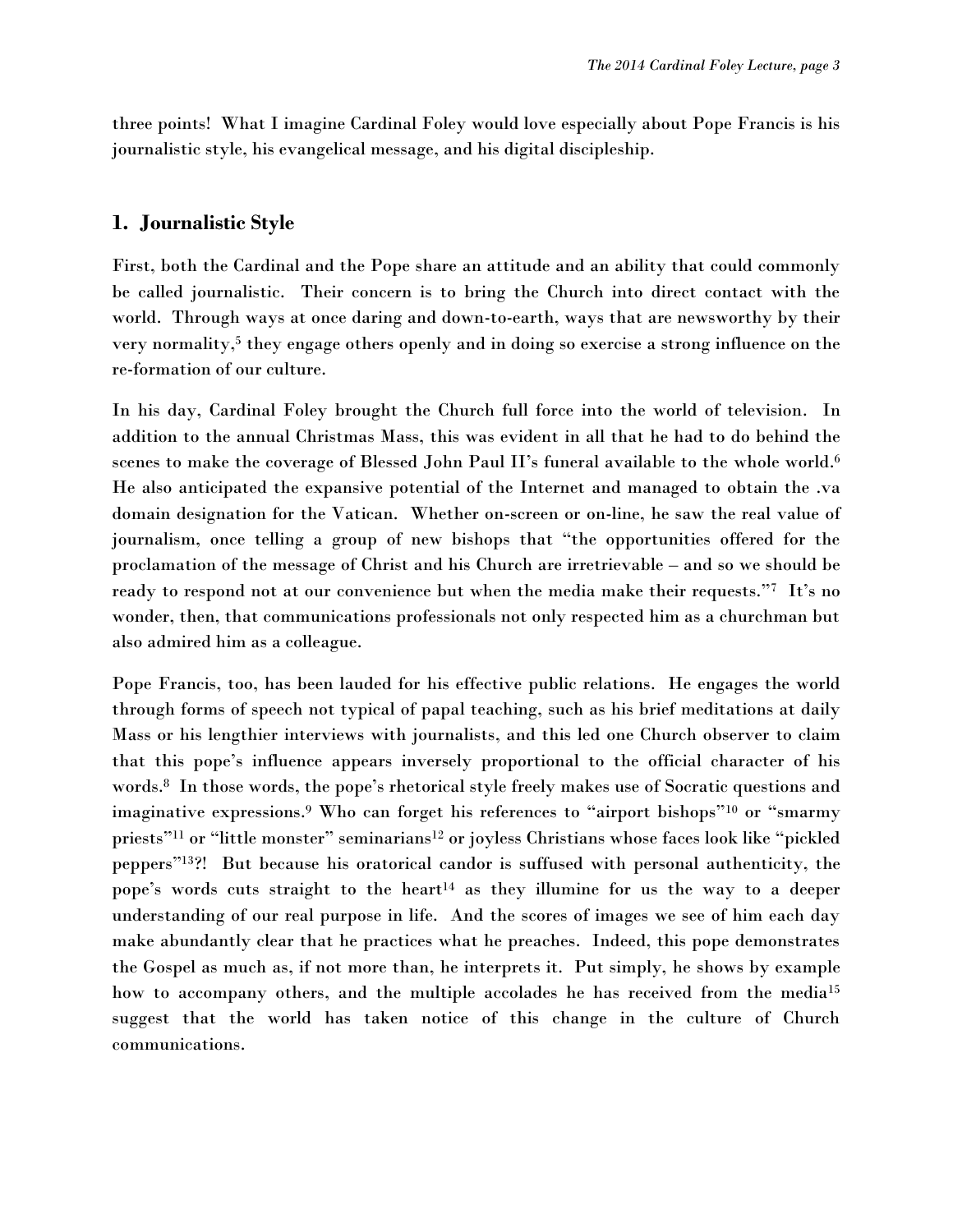One could say of the pope, as Archbishop Chaput did of Cardinal Foley, that "by the sheer force of his personality, he (draws) people to the faith and to himself."<sup>16</sup> But there is certainly more to the pope's popularity than an engaging personality and more to his communication than skillful oratory. His strategy is one of charity not charm, his message one with substance not just style.<sup>17</sup> And this brings us to the second reason why I think Cardinal Foley would love Pope Francis.

## **2. Evangelical Message**

Fluent as they both are in the ways of modern communications, these two prelates clearly give priority to God's word over those of men and women. The substance of the message they speak is not simply the current news cycle, but the Good News of the Gospel. They are at heart pastors and preachers, and their work remains focused on the Church's mission of evangelization.

*Ad majorem Dei gloriam* – "to the greater glory of God" – that is the Jesuit motto both of them learned and embraced. But Cardinal Foley also had another favorite quote, a line from Dante that simply says: "In His [God's] will is our peace." His public remarks disclosed an unceasing passion for that divine will, and his personal demeanor suggests that he, himself, experienced that peace. As he once said to those in this very seminary: "whatever task you are given, view it as the Will of God for you – as a means of offering hope to a world in which there is so little hope … as a way of expressing your faith and of showing your love and the love of Jesus Christ who gave his life for love of us."<sup>18</sup>

Expressing faith as a way of showing the love of Jesus to the world – that is what we mean by evangelization, and it's precisely what Pope Francis does day in and day out. As he explained in his audience with journalists just three days after the conclave, "the Church exists to communicate precisely this: Truth, Goodness and Beauty 'in person'."<sup>19</sup> Let us now consider further each element of that existential triad.

For Pope Francis, the TRUTH is that of the Gospel, that "stream" of faith in God's gift of redemption<sup>20</sup> that we profess as Christians. That gift appears in person, in the life and death and resurrection of Jesus Christ. It takes the form, still today, of that experience of **mercy** which the pope reminds us is the primary message we preach; education in the faith only comes after the proclamation of the foundational truth of our salvation, and as a consequence of it.<sup>21</sup> Without first knowing the truth of God's love for us by cultivating a relationship to the One in whom we believe, catechesis in the dogmatic or moral teaching of the Church will not be heard. And that hardness of hearing holds true even for those of us who already profess to be Christians! Hence, evangelization must be ever "new."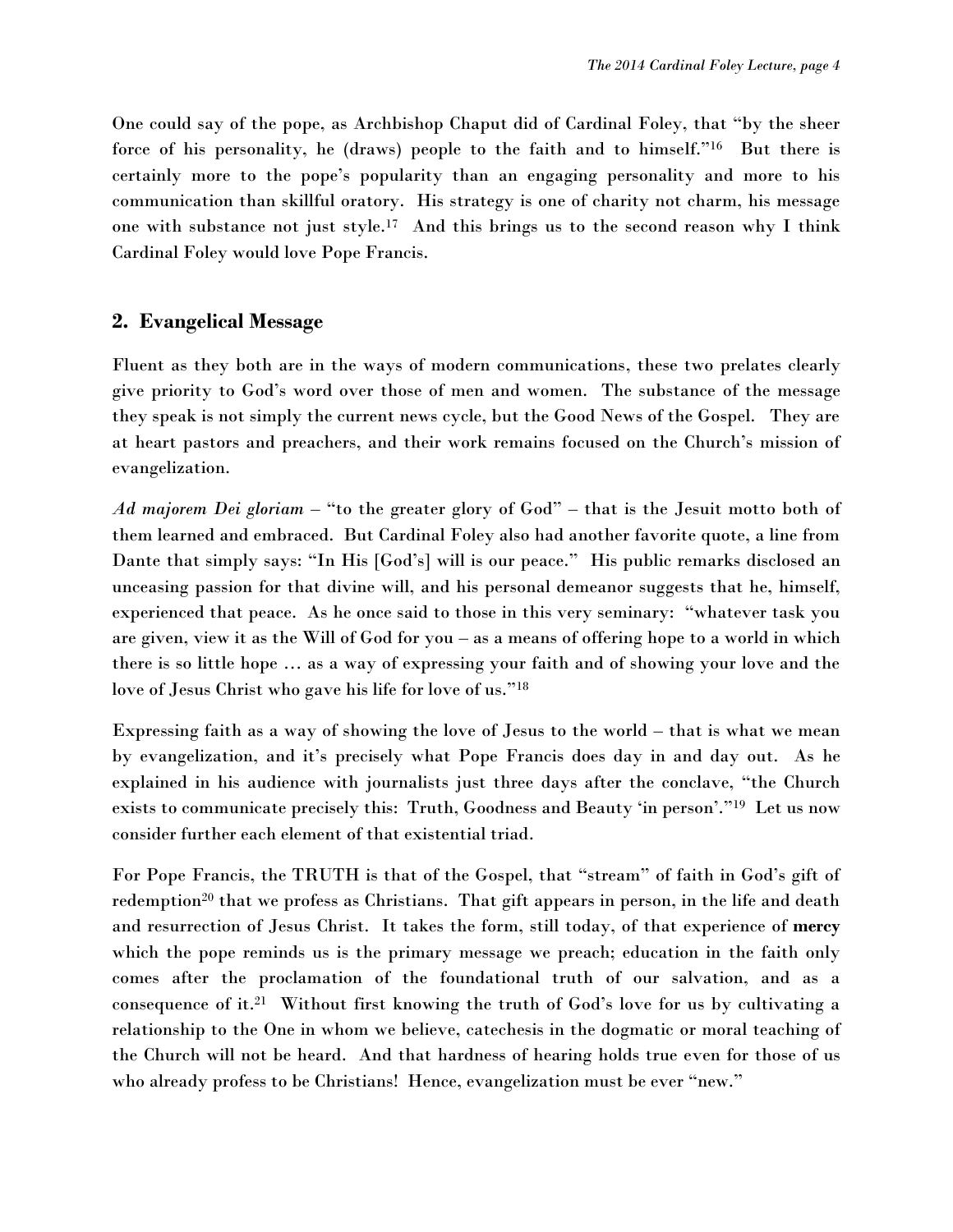Once appropriated, the truth implicates each of us in GOODNESS. Love of God – both God's love for us and ours for God – necessarily leads to love of neighbor. This is the "**nearness**" to others that Pope Francis unceasingly calls for as the social consequence of our faith. Despite the recent rants of some commentators, $22$  the pope's exhortation to befriend the poor does not signal the adoption of Marxist liberalism over and against any "trickledown" economic policy.<sup>23</sup> Rather, as an evangelist, the pope seeks to cultivate a Christian attitude,<sup>24</sup> one based firmly on the inherent dignity of each and every person on the planet. It is, as Elizabeth Tenety calls it,<sup>25</sup> a "trickle-down transcendence" that should lead, whenever and wherever possible, to concrete action on behalf of those less fortunate than ourselves. Consider why the pope hugs so many people. It's not merely for a photo op, but is a simple gesture that enacts the goodness and nearness of which he speaks. And it works. It positively affects the people who receive it and all those who see it. Maybe we should all try to hug more often ... and also do whatever else we can to alleviate the plight of those who suffer.

When that goodness is exercised, persons will know the BEAUTY of which the pope speaks, a beauty experienced and expressed in **joy**. So prominent a theme in the pope's speaking, joy is what we receive when we know the truth of God's merciful love and what we share when we show goodness to those to whom we draw near. No wonder, then, that the beauty of faith, expressed in joy is the focal point of Pope Francis' first apostolic exhortation. In that document (*Evangelii gaudium*), he speaks of joy – *59 times, in fact!* – as the antidote to the world's desolation and anguish (introduction). Joy gives impulse to the missionary paradigm and action of the Church (chapter I). Joy generates the strength by which to face the challenges of being publicly committed to the faith (chapter II). Joy motivates a renewed proclamation of the Gospel (chapter III). Joy is the reality that makes peace possible in a common good for all (chapter IV). Joy reflects the power that comes from and leads to being Spirit-filled (chapter V).

Truth, Goodness, and Beauty – this is the substance of evangelization, the message of mercy and nearness and joy that is the Church's unending mission to proclaim. That existential triad finds its fullness in the person of Jesus Christ. And today it also comes to expression in His Vicar, Pope Francis. As Kathryn Jean Lopez summarily remarked,

over the last eight months, many (people) — of varied and no creeds — keep taking note of Pope Francis with a hopeful curiosity. They're inspired. They're consoled. They're surprised.

People see him embracing the sick, living humbly and engaging people from all walks of the Church and life. People see a man of joy. And they want something of it, they want to follow.<sup>26</sup>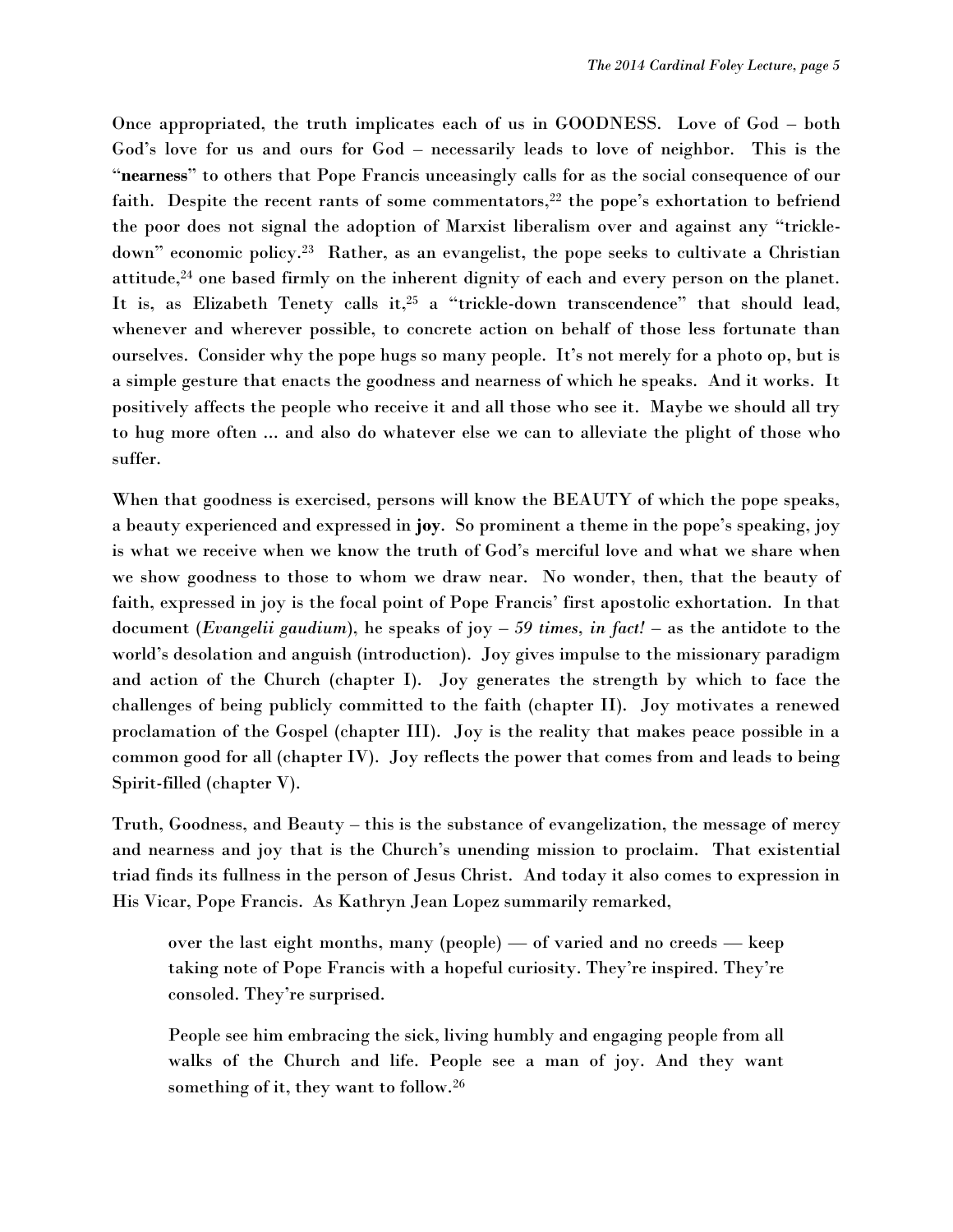The voice of this pope whom people desire to follow is the voice of true joy  $-$  a voice that, in continuity with his predecessors, speaks of the interconnection among missionary evangelization and care for the poor and worship of God.<sup>27</sup> His is an astonishing voice that longs to be heard because, as Rabbi Eric Yoffie observes, he lives what he speaks and does so in a way that "generates hope among the murk and morass of everyday life, keeping us facing, even in tough times, in the direction of humanity."<sup>28</sup>

I would say that the desire to heed his voice, to be part of the "revolution of tenderness" that he has re-ignited<sup>29</sup> – that is the real reason why Pope Francis was the "person of the year" in 2013. Still, that designation owes much to modern media, a forum in which this pope's voice is perfectly well-suited. And this brings us to the third reason why I think Cardinal Foley would love him.

#### **3. Digital Discipleship**

Just last month we celebrated the 50th anniversary of the promulgation of *Inter Mirifica*, the document from the Second Vatican Council that, for the first time ever, championed the media of social communications in the Church. That decree certainly led to much more work for Cardinal Foley, who once mused about our world "as an interconnected globe humming with electronic transmissions – a chattering planet nestled in the provident silence of space."<sup>30</sup> Back here on earth, he maintained "that the means of social communication contribute to determining culture. Not just respecting it, but determining it."<sup>31</sup>

Though perhaps without intending to do so, Pope Francis is certainly playing a crucial role in determining the Church's culture of communications. He clearly understands that the digital highway is one of those streets onto which the Church must go out if it is to reach people where they are. And despite the risk of accidents on that street – which we see happen when his words are misunderstood or misappropriated $32$  – the simple fact is this: Pope Francis continues to enjoy worldwide attention precisely because his words and images are online. There his message is shared with the rapid speed and global reach that social media now make possible. Digital communications may not allow him to demonstrate the poetic flare and philosophical genius of John Paul II, or the academic acumen and theological breadth of Benedict XVI. But they do enable Francis to continue the mission of being "pontifex" – the bridge-builder between the Church and the world.

To his nearly 11 million followers, the word "Pontifex" signals the pope's handle on Twitter! This and other forms of social media are fast becoming a well-traveled bridge to and from the Vatican. The first successor of Peter to launch a mobile app,<sup>33</sup> Pope Francis has been recognized as the most talked about name on the Internet,<sup>34</sup> the most talked about topic on Facebook,<sup>35</sup> and the most influential world leader on Twitter,<sup>36</sup> where his messages are shared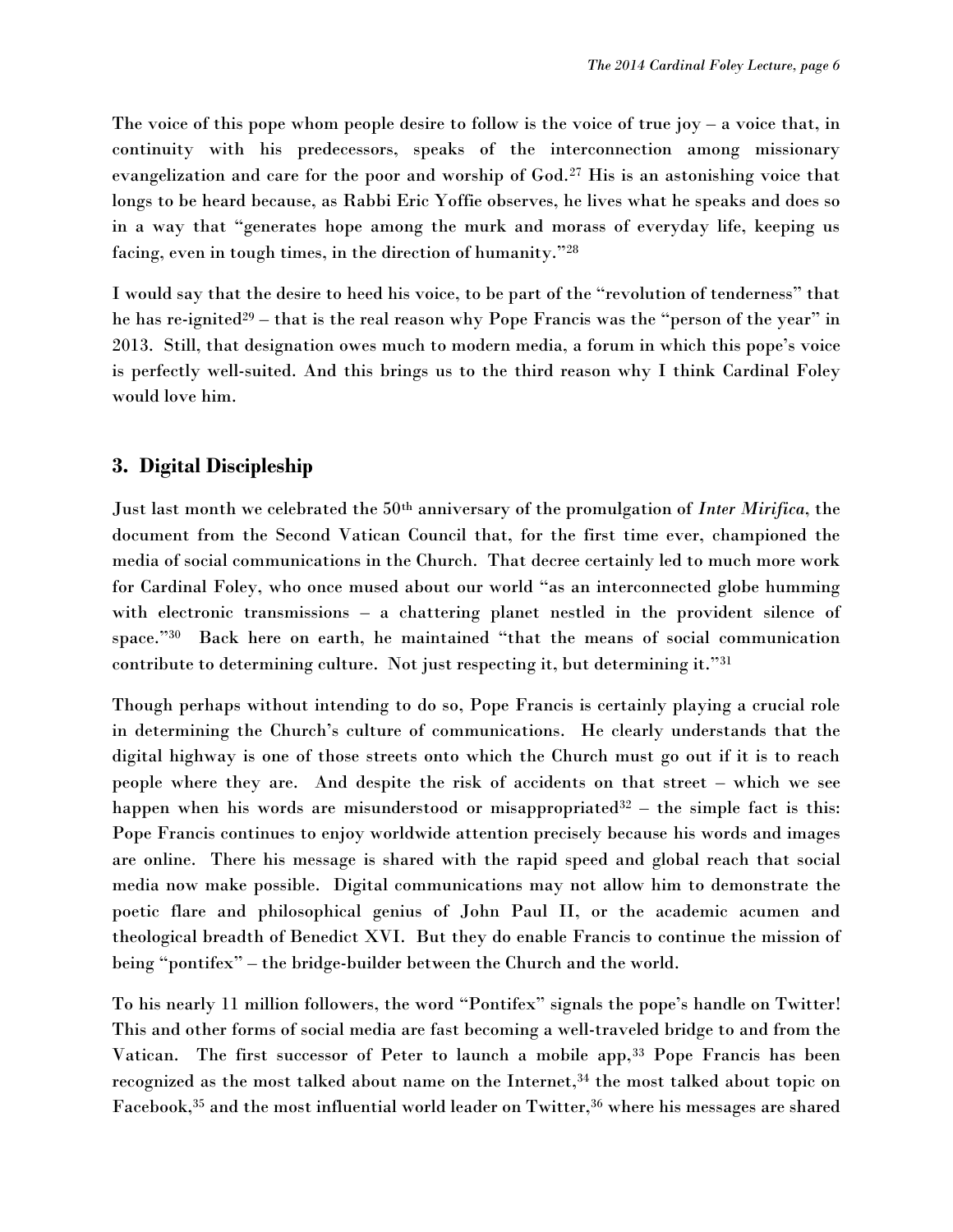("re-tweeted") every day by nearly 60 million people. That's high praise for someone who doesn't even own a smart phone or an iPad! The "pope effect" created by modern media is undeniable; whether or not it will translate the world's fascination into Church-going participation is something still to be seen.<sup>37</sup>

But, as Fr. Antonio Spadaro characterizes it, this pope does not simply make use of social networks; he actually *is* one himself.<sup>38</sup> In the logic of the digital environment, the pope is "connecting" with others by sharing the Good News and not just broadcasting documents about it. More important than the means is the immediacy of what he communicates. As is evident from his first appearance on the balcony of St. Peter's Basilica,<sup>39</sup> and in every public engagement since, this pope turns communication into an event by rendering those in his presence active participants and not merely passive receivers. He asks people to pray with him and for him. He willingly embraces those who manage to elude his security detail in their desire to touch him or to take a "selfie" photo with him. And when those images go viral by way of social media, the world sees and hears the evangelical message in a way to which it is now accustomed and by which it is clearly pleased.

In other words, Pope Francis models for us the way in which communication should serve an authentic culture of encounter. Not surprisingly, that is the theme of his first Message for World Communications Day. Issued just four days ago, for the feast of St. Francis de Sales *(I should note!),* that message reiterates the pope's deep-seated desire and persistent plea that we be more "neighborly" to one another. After all, the web is not just a jumble of wires and tubes. It's a network of people – real not virtual human beings – people who seek hope and long for salvation and who should be able, even in cyberspace, to encounter Christ and experience the beauty of our faith. Recalling the parable of the Good Samaritan, Pope Francis teaches us that really "connecting" with people entails more than marketing or messaging. Instead, he says, we need to be available to one another, by means of attentive listening; to be in dialogue with one another, out of respect for differing points of view; and to be personally engaged in the lives of one another, as fellow citizens of the digital world.<sup>40</sup> That, I would add, is how "friends" become brothers and sisters, how "likes" lead to real relations, and how social communication generates true communion.

#### **The Cardinal Foley Chair**

This evening, I hope our encounter here has been authentic and worthwhile. This public lecture series is but one way St. Charles Seminary hopes to be more neighborly as we contribute to the Church's work in the realm of mass media and social communications.

In the last major document promulgated during Cardinal Foley's tenure as President of the Pontifical Council for Social Communications, John Paul II wrote of "the rapid development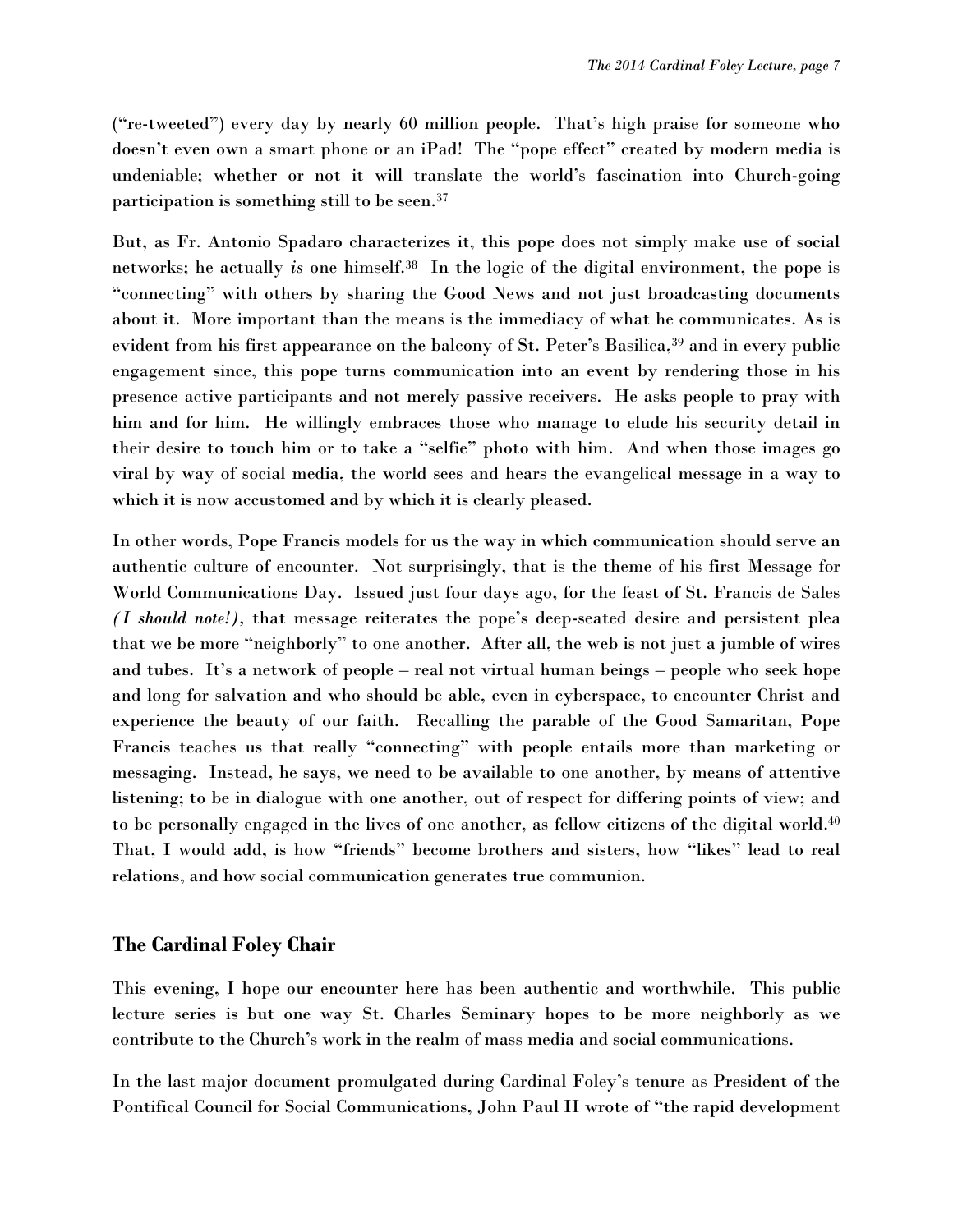of technology in the area of the media" as "one of the signs of progress in today's society."<sup>41</sup> Given what has happened since, that may well be the most understated opening sentence of any Church document! "Meteoric" better describes the speed and "revolution" the extent to which social communications have changed our world.

Even without divining the future, the soon-to-be Saint John Paul II recognized that "Communication permeates the essential dimensions of the Church which is called to announce to all the joyful message of salvation. For this reason," he says, "the Church takes advantage of the opportunities offered by the communications media as pathways providentially given by God to intensify communion and to render more penetrating the proclamation of His word."<sup>42</sup> One such pathway, we believe, is this newly established John Cardinal Foley Chair of Homiletics and Social Communications.

Deriving from the teaching of John Paul II's apostolic letter,<sup>43</sup> the mission of the Cardinal Foley Chair includes three particular tasks. The first deals with forming seminarians to become servant leaders in the Church. Their age may suggest that they are already of the generation which is native to the world of new media, but these current digital consumers will quickly be surpassed by the next generation in terms of being thoroughly immersed in, and profoundly affected by, the culture of digital communications. Consequently, both now and even more so in the future, **priestly formation** must attend to this cultural reality.

And the reality is this: the digital world is no longer simply the realm of advanced information technology or specialized means of communication. The paradigm that governs our conception of the media today is no longer that of an instrument or even an environment. Rather, as Archbishop Celli describes it, the media form a "connective tissue" that functions as "the nervous system of our cultue."<sup>44</sup>

As such, social media exercise a decisive impact on how we think about truth, how we relate to others in goodness, and how we share our appreciation of beauty. Archbishop Celli spelled out the implications of this reality to those at the recent Synod of Bishops on the New Evangelization when he said: "If the Church is not present in this space, if the Good News is not also proclaimed 'digitally', we run the risk of abandoning many persons, for whom this is the world in which they live; this is the forum where they acquire news and information, develop and express their opinions, engage in debate, dialogue and seek answers to their questions."<sup>45</sup> Thus, the "virtual" world should no longer be considered a substitute for, or a diversion from, the "real" world, no longer something simply to be turned on and off.<sup>46</sup> So, too, online relationships should not be considered any less real or less authentic than those developed offline. Why not? Because as Fr. Spadaro points out, life in the digital world is just that: life, which is integral and indivisible, though it is expressed in a variety of ways.<sup>47</sup>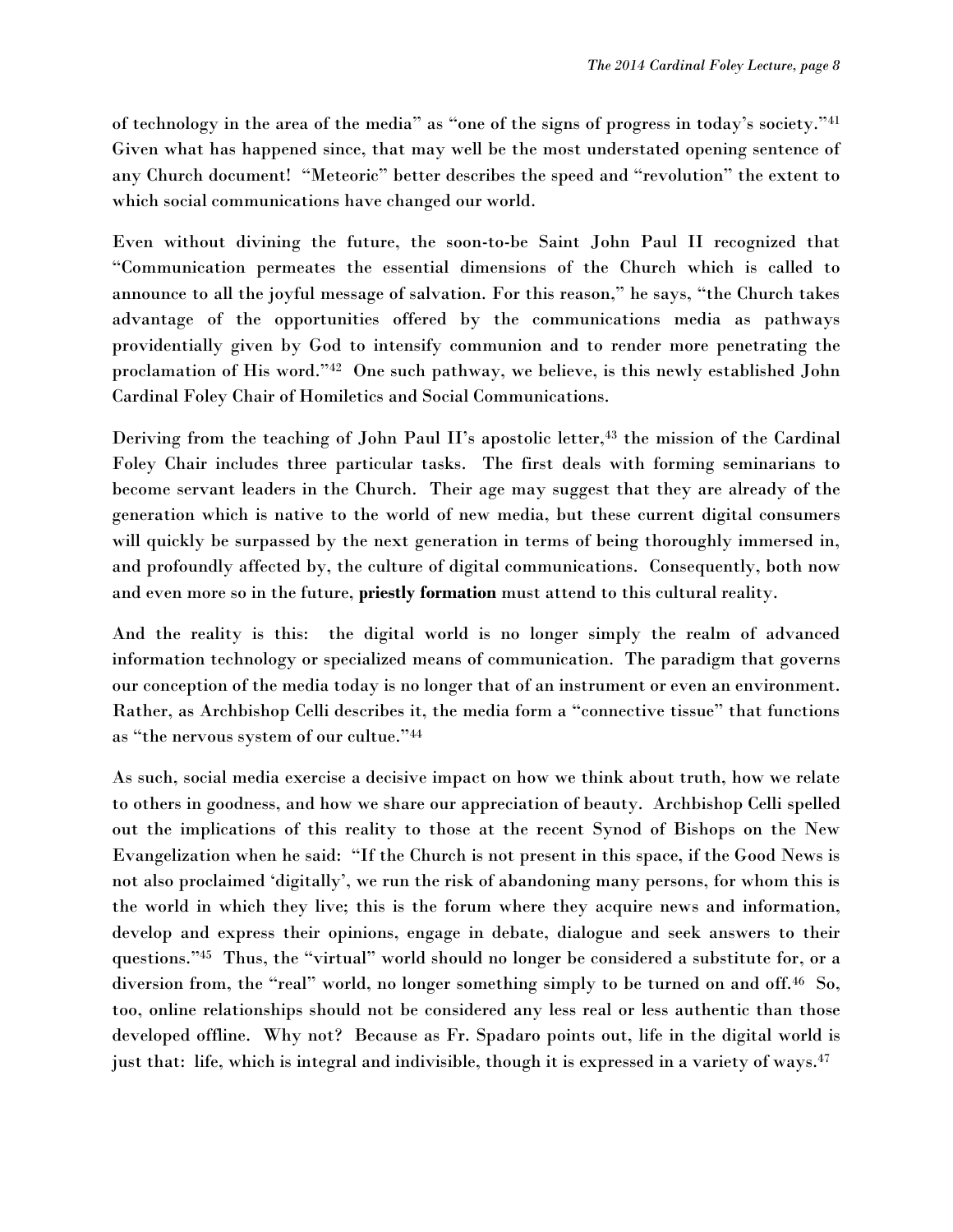Consequently, the theology of social communications needs to be a formal part of seminary education. I say this not just to try and keep my job! Rather, I make that observation because the communication of the Gospel – as witnessed by his life and as preached by his words – is, and should be, the future priest's primary task. Speaking at a conference celebrating the fiftieth anniversary of *Inter Mirifica*, Monsignor Paul Tighe, the secretary of the Pontifical Council for Social Communications, put it this way: "What seems like a minor argument in a curriculum (filled) with numerous elements, should instead be seen in the broader light of the very finality of formation, in as much as communication touches every dimension of the activity of a priest."<sup>48</sup> To highlight this dimension, the U.S. Conference of Catholic Bishops should make room in the *Program of Priestly Formation* for the required study of CyberTheology!

The second task for the Cardinal Foley Chair focuses on **ecclesial participation**, which is to say that we need to enable the faithful to announce Christ in the digital age. That, in fact, was the theme of the recent plenary assembly of the Pontifical Council for the Laity. To the participants in that assembly, the Holy Father stated that "it is indispensable to be present [on the web], always with an evangelical style … to reawaken the insuppressible questions of the heart about the sense of existence, and to indicate the way that leads to Him who is the answer, the divine Mercy made flesh, the Lord Jesus."<sup>49</sup>

To be effective, that indispensable presence requires not only technical know-how but, more significantly, a twofold transformation on the cultural level. On the one hand, we need to adopt a different "language," one more suitable to the new media.<sup>50</sup> As Archbishop Celli explained to those at the Synod on the New Evangelization, the Church is in the habit of "preaching, teaching and issuing declarations." But "the style of discourse in the digital forum … is spontaneous, interactive and participative … (and) the most effective forms of digital discourse are those that directly engage persons, that seek to respond to their specific questions and that are open to dialogue." As a result, we have to change from our heavy reliance on written texts to a different mode, "a language," he says, that is "rooted in the convergence of written word, sound, and images."<sup>51</sup>

On the other hand, that language also needs to find a new voice. We need to move beyond seeing Church communications as simply the priest speaking from the pulpit to a congregation that sits back and, hopefully, listens. Rather, to quote Archbishop Celli once again, "We are obligated to express ourselves in a way that engages and convinces others who, in turn, share our ideas with their friends, 'followers' and partners in dialogue."<sup>52</sup> We need, in other words, to empower the voice of the laity, especially of young people who know the language of social media so well. As Pope Emeritus Benedict XVI reminded us in his message for the 2011 World Communications Day, those voices, our voices, both native and new, should "witness consistently, in [their] own digital profile and in the way [they]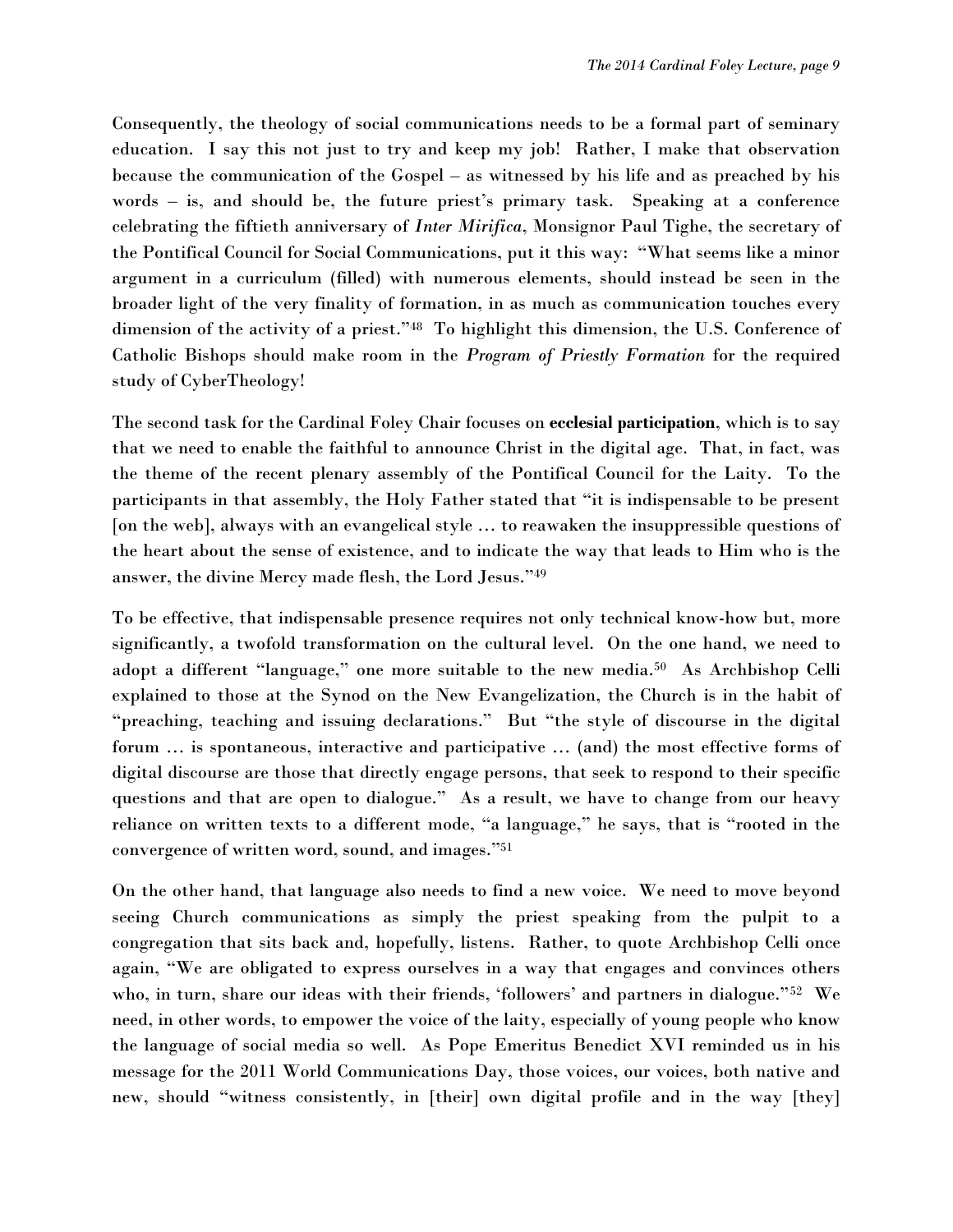communicates choices, preferences and judgements that are fully consistent with the Gospel, even when it is not spoken of specifically."<sup>53</sup>

To facilitate this new witness in a new language, the Cardinal Foley Chair intends to sponsor conferences and/or conduct workshops on various aspects of social communications. I am happy to announce to you that Saint Charles Borromeo Seminary, in collaboration with St. Joseph's University, will be hosting the nationally-known Digital Church Conference on October 18th of this year, and that it will take place in the beautiful Cardinal John Foley Center on the campus of our neighboring university. We are also planning seminars for pastors and parish staff, and are in discussions with Catholic Voices USA to host special editions of their training workshop here at Overbrook.

Finally, the third task of the Cardinal Foley Chair is to engage in **professional dialogue** about the world of social communications. Information today is communicated at an astounding range and speed. And digital communications take a great diversity of forms, along a vast spectrum from mindless entertainment to mindful research. Thus, the need for thoughtful reflection and critical analysis becomes ever more important. As Archbishop Chaput himself once wrote, "Visual and electronic media, today's dominant media, need a certain kind of content. They thrive on brevity, speed, change, urgency, variety and feelings." "But," he noted, "*thinking* requires the opposite. Thinking takes time. It needs silence and the methodical skills of logic."<sup>54</sup>

How the Cardinal Foley Chair will facilitate such thoughtful and methodical dialogue, I have no idea just yet! But I do know that our thinking will be enhanced by our large advisory committee of professionals in the world of communications*.* Their work, and all of ours, has only just begun!

## **Conclusion**

But it is time now for this lecture to end. So, let me leave you with an invitation.

The Italian Minister of Public Administration (Giampiero D'Alia) was recently quoted as saying that "the Internet is the largest community in the world after the world."<sup>55</sup> He's right. And to that community Pope Francis has come, as divine Providence would have it, to explain Truth to us, to exhort us to Goodness toward others, and to exude the Beauty of believing. He brings with him an engaging style of social communications that has sparked the revival of evangelization in a tent spanning the entire world. But he cannot do it alone.

It now falls to all of us to be missionary disciples in the digital world, to be an active presence in the new Areopagus of our times,<sup>56</sup> to be that voice on the local level that will counteract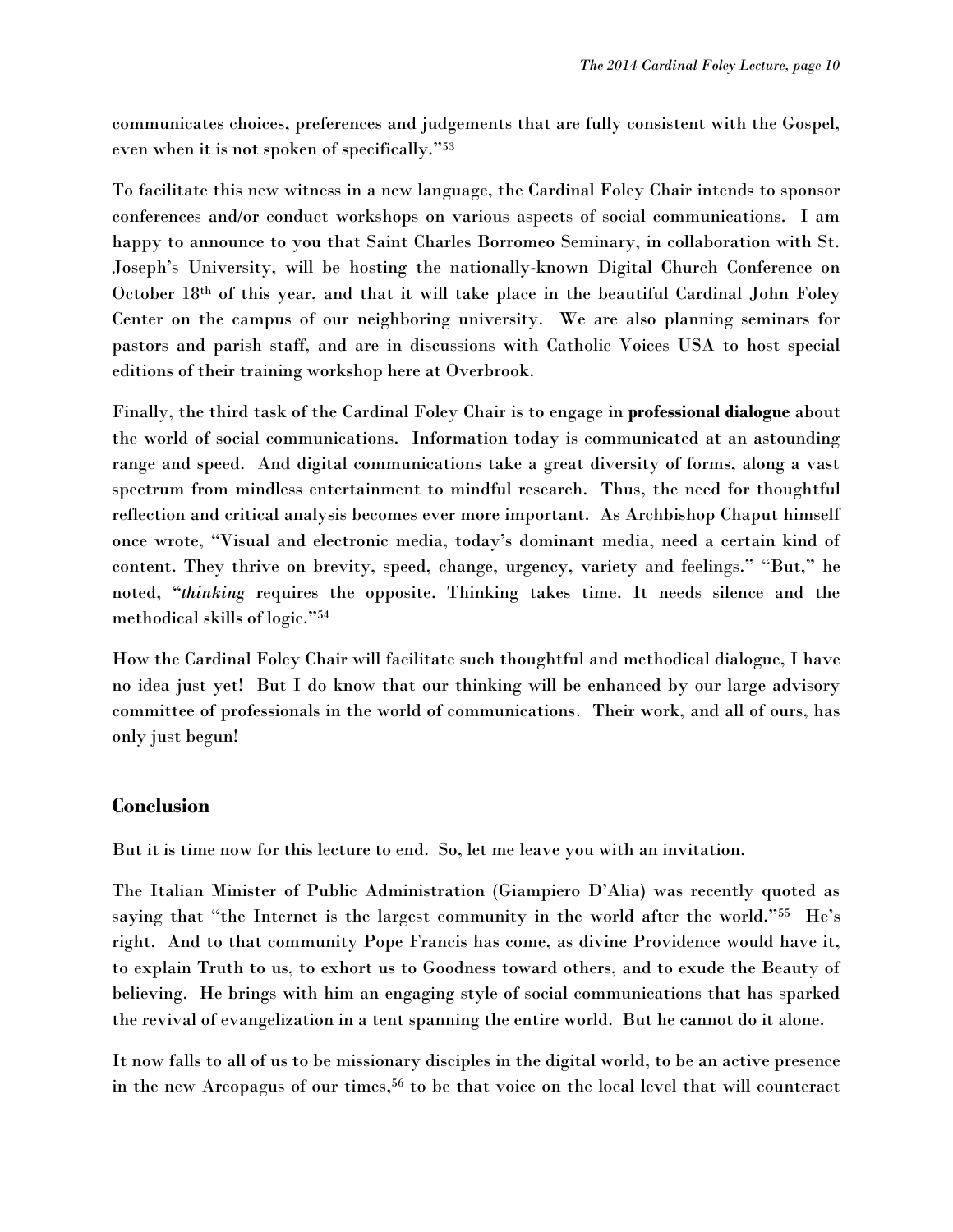the drift of so many away from the faith, to be ultimately a living network of person-toperson evangelizers. To do this well, Pope Francis exhorts each of us to re-experience the joy of the Gospel for ourselves. Afterward, with that joy as an impulse, I invite you to "connect" with him ... "follow" him ... "friend" him ... "like" him ... "pin" him ... "post" him ... "snap" him … "re-tweet" him … "tag" him … or somehow "share" him with those in your "circles" in whatever way you communicate, so that others will come to encounter the God who offers us the gift of mercy and the promise of eternal life.

After all, even in the digital world, the best medium to spread the Word is the person who believes it … and that would be us.

#### *Thank you!*

 $\overline{a}$ 

<sup>1</sup> S.E. Mons. CLAUDIO M. CELLI, "Omelia nella Santa Messa nel trigesimo della morte di Sua Eminenza il Signor Card. John P. Foley," [11 January](http://www.pccs.va/index.php/it/documenti/dicorsi/item/89-omelia-di-semons-celli-nella-messa-nel-trigesimo-della-morte-di-card-foley) 2012.

<sup>2</sup> JOHN ALLEN, "The red hat goes to the pastor," *National Catholic Reporter*, [November 25, 2007.](http://ncronline.org/blogs/all-things-catholic/red-hat-goes-pastor)

 $3$  As, for example, in his "Intervention at the World Federation of Advertisers on Its  $50<sup>th</sup>$  Anniversary,"  $28$ [October 2003.](http://www.vatican.va/roman_curia/pontifical_councils/pccs/documents/rc_pc_pccs_doc_20031028_foley-advertising_en.html)

<sup>4</sup> POPE FRANCIS, *[Evangelii gaudium](http://www.vatican.va/holy_father/francesco/apost_exhortations/documents/papa-francesco_esortazione-ap_20131124_evangelii-gaudium_en.html)*, an apostolic exhortation on "The Joy of the Gospel" (24 November 2013), no. 135.

<sup>5</sup> FR. THOMAS ROSICA offers several popular examples in "The Pope's secret strength: The freedom to be Francis," CNN Belief Blog, [22 December 2013](http://religion.blogs.cnn.com/2013/12/22/the-popes-secret-strength-the-freedom-to-be-francis/): "A Pope who abandoned the red shoes – that were never an official part of the papal wardrobe! A Pope who dresses modestly, pays his own lodging bills, drives around Vatican City in a Ford Focus, calls many people on the phone, brings jam sandwiches to on-duty Swiss Guards at his door and invites street people to his birthday breakfast." A more recent example would be the voice mail message the pope left at a monastery in Spain (*Huffington Post*, [3 January 2014\)](http://www.huffingtonpost.com/2014/01/03/pope-francis-nuns-voicemail_n_4536709.html). For a photographic example, see PAUL HARING, "Facing Reality: Popes have ordinary moments, too," Catholic News Service Blog, 15 [January 2014.](http://cnsblog.wordpress.com/2014/01/15/facing-reality-popes-have-ordinary-moments-too/)

<sup>6</sup> The details he explains in his address to a joint meeting of the Catholic Press Association and the Catholic Academy of Communications Arts Professionals, published by Zenit on [May 25, 2005.](http://www.zenit.org/en/articles/archbishop-foley-s-address-to-communicators)

<sup>7</sup> "Media: Well Worth the Church's Effort." Reported by Zenit on [November 4, 2006.](http://www.zenit.org/en/articles/archbishop-foley-s-address-to-communicators)

<sup>8</sup> FRANCIS X. ROCCA, "In interviews, Pope Francis crafts a new genre of papal language," Catholic News Service, [3 October 2013.](http://www.catholicnews.com/data/stories/cns/1304164.htm)

<sup>9</sup> In an insightful article published on [21 April 2013](http://www.avvenire.it/Commenti/Pagine/quelparlareatutti.aspx) in the Italian newspaper *l'Avvenire*, STEFANIA FALASCA identifies the pope's use of expressions like "babysitter Church" and "God spray" as a form called *pastiche*, which juxtaposes words from different levels or registers to create an expressionistic effect. She sees in the pope's colloquial approach to his homilies a "*sermo humilis*" that is at once universal and contemporary.

<sup>&</sup>lt;sup>10</sup> POPE FRANCIS, Address to a Group of Recently Appointed Bishops Taking Part in a Course Organized by the Congregation for Bishops and by the Congregation for the Eastern Churches, [19 September 2013](http://www.vatican.va/holy_father/francesco/speeches/2013/september/documents/papa-francesco_20130919_convegno-nuovi-vescovi_en.html)*.*

<sup>11</sup> POPE FRANCIS, "The True Priest and His Relation to Christ" (meditation during daily Mass celebrated in the Casa Santa Marta), [11 January 2014.](http://en.radiovaticana.va/news/2014/01/11/pope_francis:_the_true_priest_and_his_relation_to_christ/en1-763111)

<sup>12</sup> ANTONIO SPADARO, "'Wake up the world!' Conversation with Pope Francis about the Religious Life," *La Civiltà Cattolica* I [\(4 January 2014\)](http://www.laciviltacattolica.it/articoli_download/extra/Wake_up_the_world.pdf): 15.

<sup>13</sup> POPE FRANCIS, "Melancholy is not Christian" (meditation during daily Mass celebrated in the Casa Santa Marta), 10 May 2013.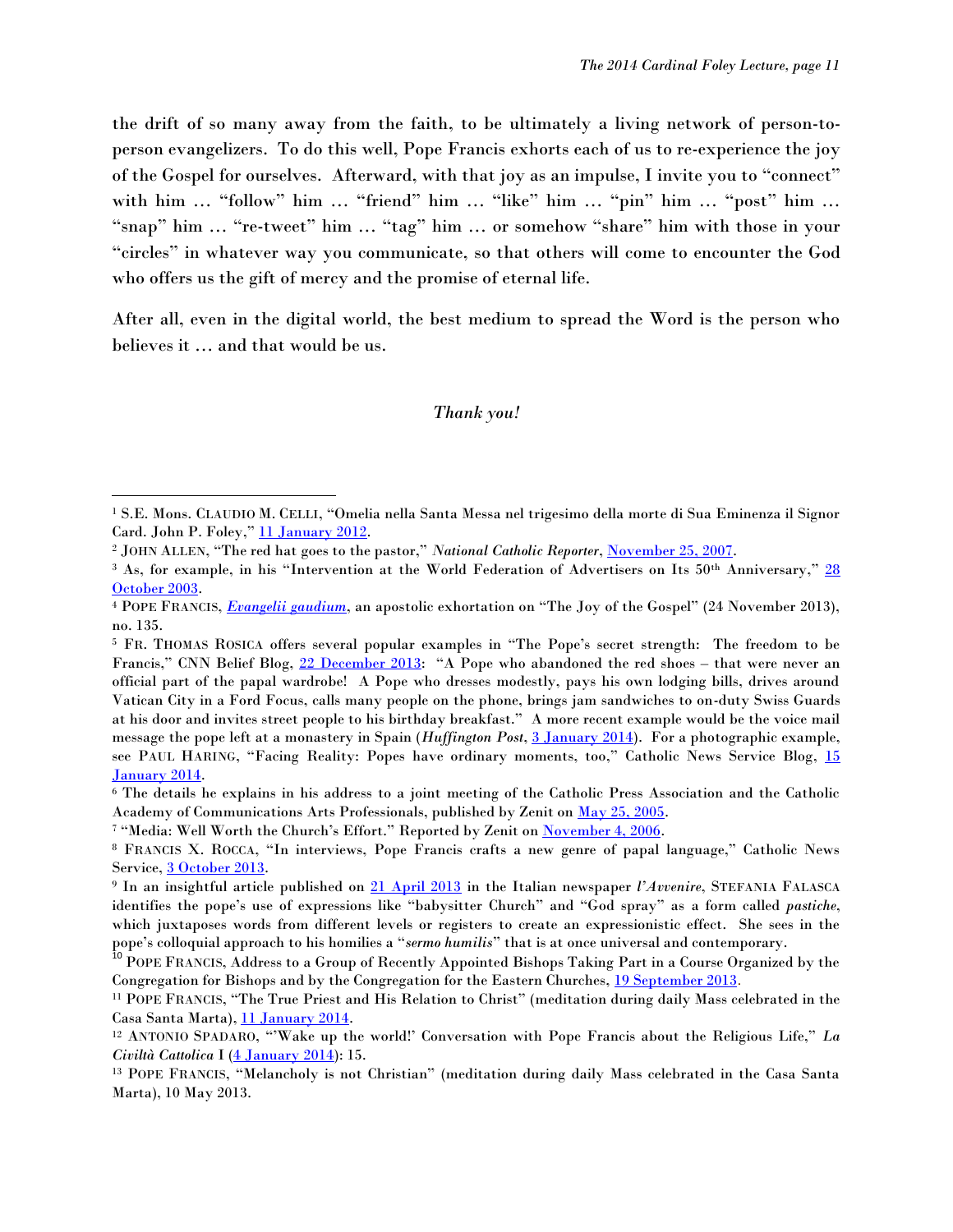<sup>14</sup> ANTONIO SPADARO, SJ, *Il disegno di papa Francesco* (Bologna: EMI, 2013), p. 31: "The language of Pope Francis is not speculative, but missionary, attentive to the interlocutor as much as to the message, and which is proffered not in order to be 'studied' but to be 'listened to', reaching immediately to the listener in a way that draws a reaction."

<sup>15</sup> Among which are *Time* magazine's "person of the year" for 2013, mtvU's "man of the year" for 2013, the "Simple Communication" award from l'Istituto Europeo Terzo Millennio, the "Argil: European Man" award from the European Commission in Italy, and even *Esquire* magazine's "best dressed man of 2013."

<sup>16</sup> "Archbishop Charles Chaput on Cardinal John Foley's Death," *Catholic Philly*, [12 December 2011.](http://catholicphilly.com/2011/12/news/local-news/local-catholic-news/archbishop-charles-chaput-on-cardinal-john-foleys-death/)

<sup>17</sup> Cf. ANTONIO SPADARO, "'Internet dono di Dio' – La comunicazione di Francesco," *Thinking Pagina 99*, [23](http://thinkingpagina99.tumblr.com/post/74298198946/internet-dono-di-dio-la-comunicazione-di-francesco)  [January 2014](http://thinkingpagina99.tumblr.com/post/74298198946/internet-dono-di-dio-la-comunicazione-di-francesco): "What appears clear is that, living with the normalness and naturalness of human relations, he does not put into action a pre-established 'communicative strategy'; it is in relation, direct and authentic and lacking asymmetry, that the incisiveness and novelty of his transmission of the message lives."

<sup>18</sup> Homily at a Mass of Thanksgiving in St. Martin's Chapel on 12 December 2007. *The Brook*, Spring 2012, p.2.

<sup>19</sup> POPE FRANCIS, Audience to Representatives of the Communications Media, [16 March 2013.](http://www.vatican.va/holy_father/francesco/speeches/2013/march/documents/papa-francesco_20130316_rappresentanti-media_en.html) He repeated the same on [14 June 2013](http://www.vatican.va/holy_father/francesco/speeches/2013/june/documents/papa-francesco_20130614_la-civilta-cattolica_en.html) in his address to writers of *La Civiltà Cattolica* the Jesuit journal that brought the nowfamous papal interview to the world, and in his recent apostolic exhortation on "The Joy of the Gospel" (*[Evangelii gaudium](http://www.vatican.va/holy_father/francesco/apost_exhortations/documents/papa-francesco_esortazione-ap_20131124_evangelii-gaudium_en.html)*, nn. 167, 257).

<sup>20</sup> Cf. POPE FRANCIS, *[Evangelii gaudium](http://www.vatican.va/holy_father/francesco/apost_exhortations/documents/papa-francesco_esortazione-ap_20131124_evangelii-gaudium_en.html)*, no. 5.

 $\overline{\phantom{a}}$ 

<sup>21</sup> DAVIDE PERILLO, "L'esperienza secondo Francesco: intervista a padre Antonio Spadaro," *Tracce*, 11 December 2013: "What guides reflection and then action is the awareness that Christ is incarnate. ... This is not an inert objectivity; it is always an objectivity that becomes (a) look, (a) story, (an) experience. The objectivity is Christ. The novelty is the Gospel. This is the point. All the rest comes after. Not because it is less important, but because there is an absolute priority: the announcement. And this Gospel is called to be announced to all, in whatever situation one is found living."

<sup>22</sup> MARIAN TUPY, "Is the Pope Right About the World?" The Atlantic, [11 December 2013,](http://www.theatlantic.com/international/archive/2013/12/is-the-pope-right-about-the-world/282276/) provides several graphs to support the thesis that "The dystopian world that Francis describes, without citing a single statistic, is at odds with reality."

23 See MICHAEL NOVAK's analysis in "Agreeing with Pope Francis," *National Review Online*, [7 December 2013.](http://www.nationalreview.com/article/365720/agreeing-pope-francis-michael-novak) In a subsequent interview with ANDREA TORNIELLI, published in *La Stampa* on [16 December 2013,](http://vaticaninsider.lastampa.it/en/the-vatican/detail/articolo/30620/) Pope Francis makes it clear that "The Marxist ideology is wrong. ... I was not, I repeat, speaking from a technical point of view but according to the Church's social doctrine. This does not mean being a Marxist."

24 Cf. PEGGY NOONAN, "Be a Saint, Not a Scrooge," *The Wall Street Journal*, [6 December 2013](http://online.wsj.com/news/articles/SB40001424052702303497804579240570542338410): "All this has been portrayed as an attack on free-market economic thinking, but it struck me more as an attack on mindless selfishness, greed and go-with-the-flow acceptance of the uprightness of the world. ... I don't think he's saying be a leftist but something more revolutionary and fundamental: Be a saint."

<sup>25</sup> ELIZABETH TENETY, "Like Pope Francis? You'll Love Jesus," *The Washington Post*, [11 December 2013.](http://www.washingtonpost.com/opinions/like-pope-francis-youll-love-jesus/2013/12/11/cf2d4fd8-610d-11e3-8beb-3f9a9942850f_story.html) Cf. Pope Francis, *[Evangelii gaudium](http://www.vatican.va/holy_father/francesco/apost_exhortations/documents/papa-francesco_esortazione-ap_20131124_evangelii-gaudium_en.html)*, no. 205: "I am firmly convinced that openness to the transcendent can bring about a new political and economic mindset which would help to break down the wall of separation between the economy and the common good of society."

<sup>26</sup> KATHRYN JEAN LOPEZ, "Pope Francis a phenomenon by preaching Gospel of Love," *New York Post*, [30](http://nypost.com/2013/11/30/pope-francis-has-become-a-phenomenon-by-preaching-a-simple-gospel-of-love/)  [November 2013.](http://nypost.com/2013/11/30/pope-francis-has-become-a-phenomenon-by-preaching-a-simple-gospel-of-love/)

<sup>27</sup> Cf. ROBERT BARRON, "Time's Kantian Wedge," *Real Clear Religion*, [12 December 2013.](http://www.realclearreligion.org/articles/2013/12/12/times_kantian_wedge.html)

<sup>28</sup> Rabbi ERIC H. YOFFIE, "The Francis Phenomenon and America's Yearning for Values, Leadership and God," *Huffington Post*, [31 December 2013.](http://www.huffingtonpost.com/rabbi-eric-h-yoffie/the-frances-phenomenon-and-americas-yearning-for-values-leadership-and-god_b_4521504.html)

<sup>29</sup> POPE FRANCIS, *[Evangelii gaudium](http://www.vatican.va/holy_father/francesco/apost_exhortations/documents/papa-francesco_esortazione-ap_20131124_evangelii-gaudium_en.html)*, no. 88: "the Gospel tells us constantly to run the risk of a face-to-face encounter with others, with their physical presence which challenges us, with their pain and their pleas, with their joy which infects us in our close and continuous interaction. True faith in the incarnate Son of God is inseparable from self-giving, from membership in the community, from service, from reconciliation with others. The Son of God, by becoming flesh, summoned us to the revolution of tenderness." Cf. "É il tempo della dolcezza: intervista con padre Antonio Spadaro," *Suono e Silenzio*, [17 January 2014](http://www.suonoesilenzio.blogspot.it/2014/01/e-il-tempo-della-dolcezza-intervista.html): "The tenderness of which Francis speaks ... is the solid tenderness of the gospel that accompanies whoever with a warm embrace and an open spirit. A solid, strong attitude of openness to mercy that is rooted in the solidity of God."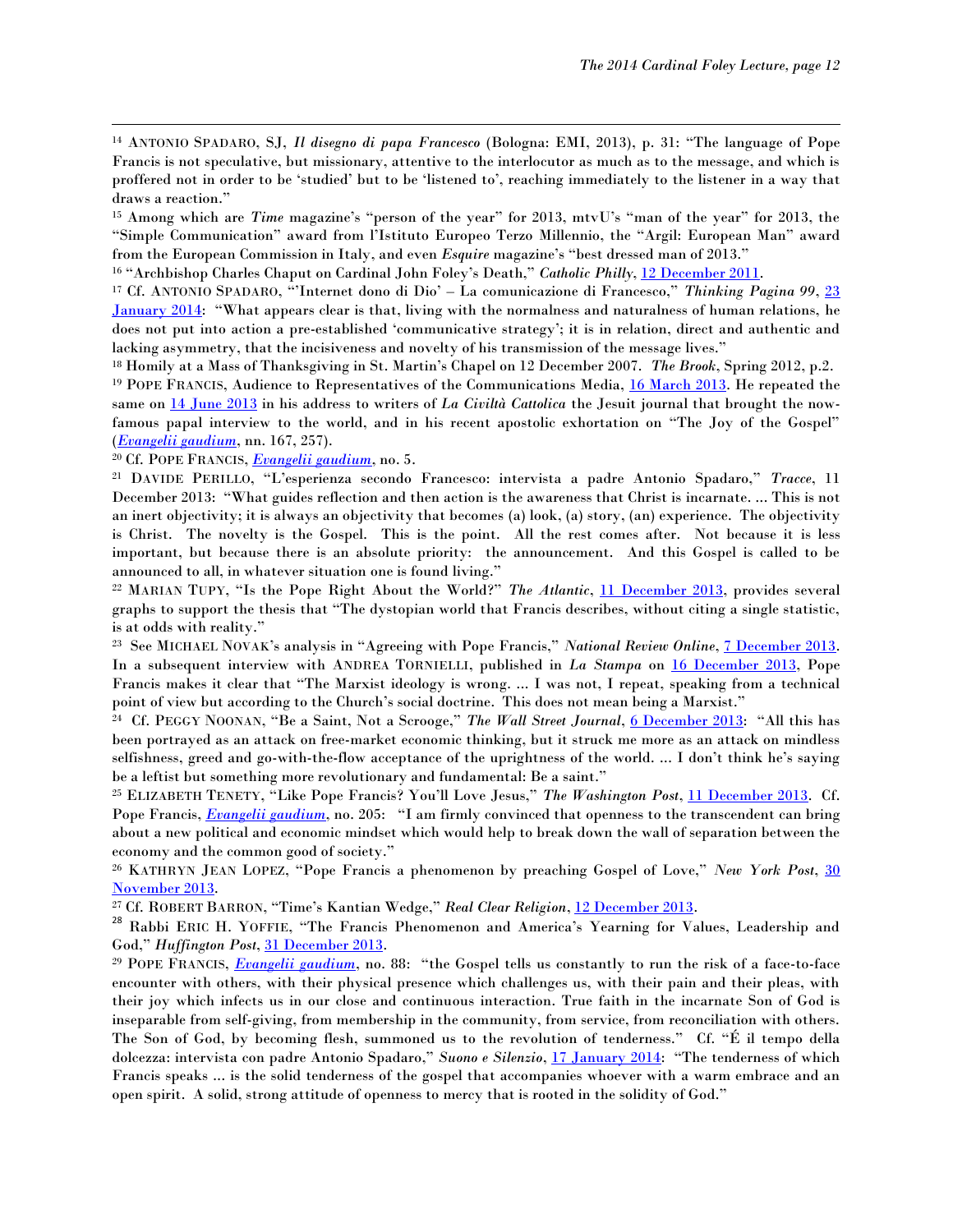<sup>30</sup> In "Vatican documents about Internet want of 'digital divide'," published by Zenit, on [28 February 2002.](http://www.zenit.org/en/articles/vatican-documents-about-internet-warn-of-digital-divide)

<sup>31</sup> DELIA GALLAGHER, "I Cattolici nei media: aperti, onesti, prudenti," *L'Osservatore Romano,* [11 April 2008.](http://www.vatican.va/news_services/or/or_quo/interviste/2008/085q08a1.html)

<sup>32</sup> Cf. CATHERINE HARMON, "Archbishop Cordileone decries 'manipulation' of Pope Francis' words to support same-sex marriage," Catholic World Report, [21 November 2013;](http://www.catholicworldreport.com/Blog/2727/archbishop_cordileone_decries_manipulation_of_pope_francis_words_to_support_samesex_marriage.aspx#.Uqofw_6x7cs) Reuters, "It's Official: Pope has not abolished sin, says Vatican," [31 December 2013;](http://www.reuters.com/article/2013/12/31/us-pope-sin-idUSBRE9BU07R20131231) WILLIAM MCGURN, "What the Pope meant to say," *New York Post*, [3](http://nypost.com/2014/01/03/what-the-pope-meant-to-say/)  [January 2014;](http://nypost.com/2014/01/03/what-the-pope-meant-to-say/) JOHN ALLEN, "Francis 'manipulated' both by left and right, confidant says," *National Catholic Reporter*, [7 January 2013;](http://ncronline.org/blogs/ncr-today/francis-manipulated-both-left-and-right-confidante-says) DAVID GIBSON, "Yes, the pope is still Catholic, despite what you heard," *Religion News Service*, [7 January 2014;](http://www.religionnews.com/2014/01/07/analysis-yes-pope-still-catholic-despite-heard/) LUKE COPPEN, "Sorry – but Pope Francis is no liberal," *The Spectator*, [11](http://www.spectator.co.uk/features/9112081/the-fantasy-francis/)  [January 2014.](http://www.spectator.co.uk/features/9112081/the-fantasy-francis/)

<sup>33</sup> RYAN KREAGER, "Pope Francis Launches MISSIO as Church Goes Mobile," [17 May 2013.](http://www.patheos.com/Catholic/Pope-Francis-Launches-MISSIO-Ryan-Kreager-05-17-2013.html)

<sup>34</sup> As reported by the Catholic News Service on [11 November 2013.](http://cnsblog.wordpress.com/2013/11/11/pope-francis-ranks-1-most-talked-about-name-on-the-net/)

<sup>35</sup> As reported by PBS Newshour on **9 December 2013.** 

 $\overline{\phantom{a}}$ 

<sup>36</sup> As reported by the Catholic News Agency on **26 July 2013**.

<sup>37</sup> Cf. ROSS DOUTHAT, "The Promise and Peril of Pope Francis," in *The New York Times*, [5 October 2013](http://www.nytimes.com/2013/10/06/opinion/sunday/douthat-the-promise-and-peril-of-pope-francis.html?_r=0) and CECILIA RODRIGUEZ, "The 'Pope Francis Effect:' Everyone's Loving It...So Far," *Forbes*, [17 November 2013.](http://www.forbes.com/sites/ceciliarodriguez/2013/11/17/the-pope-francis-effect-everyones-loving-it-so-far/) On [25 November 2013,](http://www.pewresearch.org/fact-tank/2013/11/25/no-clear-pope-francis-effect-among-u-s-catholics/) the Pew Research Center reported that that has been no clear effect among U.S. Catholics; however, in a commentary posted on the *First Things* blog [the following day,](http://www.firstthings.com/blogs/firstthoughts/2013/11/26/no-francis-effect-of-course-not/) DAVID MILLS points out that "With 314 million Americans, the number identifying themselves as Catholics would have to rise by three million to raise the percentage one percent, and that's three million among the portion of the population countable by surveys." HADLEY ARKES summarizes the matter well in "Does Francis Have a Teaching Strategy," *The Catholic Thing*, [17 December 2013](http://www.thecatholicthing.org/columns/2013/does-francis-have-a-teaching-strategy.html): "At every turn, we hear of massive numbers coming to St. Peter's Square, and of Catholics once fallen away now showing up at Mass. But the question is whether people are returning because they see the Church receding from the teaching they had found uncomfortable, or because they have been reminded of the deep powers of forgiveness, of a Church willing to enfold them again with all of their sins, as its unfolds us all."

<sup>38</sup> ANTONIO SPADARO, SJ, "Papa Francesco è un social network," *Wired.it* blog, [18 November 2013.](http://blog.wired.it/spadaro/2013/11/18/papa-francesco-e-un-social-network.html) Cf. his *Cyberteologia: Pensare il cristiansimo al tempo della rete* (Vita e Pensiero, 2012).

<sup>39</sup> In the online newspaper *L'Indro* on [15 March 2013,](http://www.lindro.it/societa/societa-news/societa-news-italia/2013-03-20/75429-francesco-il-papa-ok) GIAMPIERO GAMALERI offers a communicative analysis of that appearance following his election in which he claims that the new pope's discourse anticipates his entire pontificate. In a later article, he admiringly calls Francis "The Pope of 'OK'."

<sup>40</sup> POPE FRANCIS, "Communication at the Service of an Authentic Culture of Encounter," Message for the 48<sup>th</sup> World Communications Day[, 24 January 2014.](http://www.vatican.va/holy_father/francesco/messages/communications/documents/papa-francesco_20140124_messaggio-comunicazioni-sociali_en.html)

<sup>41</sup> JOHN PAUL II, <u>["The Rapid Development"](http://www.vatican.va/holy_father/john_paul_ii/apost_letters/documents/hf_jp-ii_apl_20050124_il-rapido-sviluppo_en.html)</u> (apostolic letter to those responsible for communications), 24 January 2005, no. 1.

<sup>42</sup> JOHN PAUL II, ["The Rapid Development"](http://www.vatican.va/holy_father/john_paul_ii/apost_letters/documents/hf_jp-ii_apl_20050124_il-rapido-sviluppo_en.html), no. 6.

<sup>43</sup> Cf. JOHN PAUL II, ["The Rapid Development"](http://www.vatican.va/holy_father/john_paul_ii/apost_letters/documents/hf_jp-ii_apl_20050124_il-rapido-sviluppo_en.html), no. 2. "Moved by this awareness, the Christian community has taken significant steps in the use of the means of communication for religious information, for evangelization and catechesis, for the formation of pastoral workers in this area, and for the education to a mature responsibility of the users and the recipients of the various communications media."

<sup>44</sup> Archbishop CLAUDIO MARIA CELLI, "Presenza cristiana nella Rete. Situazione attuale e prospettive per il future," speech to the plenary assembly of the Pontifical Council for the Laity, [6 December 2013](http://www.pccs.va/index.php/it/documenti/dicorsi/item/1972-presenza-cristiana-nella-rete-situazione-attuale-e-prospettive-per-il-futuro): "At the beginning, in the 1960's, they were thought of as means (McLuhan, 1967), then they became environments (Meyrowitz, 1993). With the advent of digital media, we have a new change of perspective and the Magisterium speaks of inhabitants in this reality, for whom the environment is the Internet and the media can be considered today as connective tissue (Siemens, 2004), the nervous system of our culture by means of which we communicate, produce cultural contents, construct and express our identities, transmit values, (and) relate to each another."

<sup>45</sup> Archbishop CLAUDIO MARIA CELLI, Intervento al Sinodo dei Vescovi, [19 October 2012.](http://www.pccs.va/index.php/it/news2/attualita/item/971-intervento-di-mons-claudio-m-celli-al-sinodo-dei-vescovi)

<sup>46</sup> As Fr. ANTONIO SPADARO, S.J. put it in a presentation to the recent plenary assembly of the Pontifical Council for the Laity on [5 December 2013](http://www.laici.va/content/laici/en/eventi/assemblee-plenarie/annunciare-cristo-nell-era-digitale.html): "If we need to turn off the cellular in order to rediscover relationships, that does not mean that we are balanced but that we do not know how to live the challenges of our time."